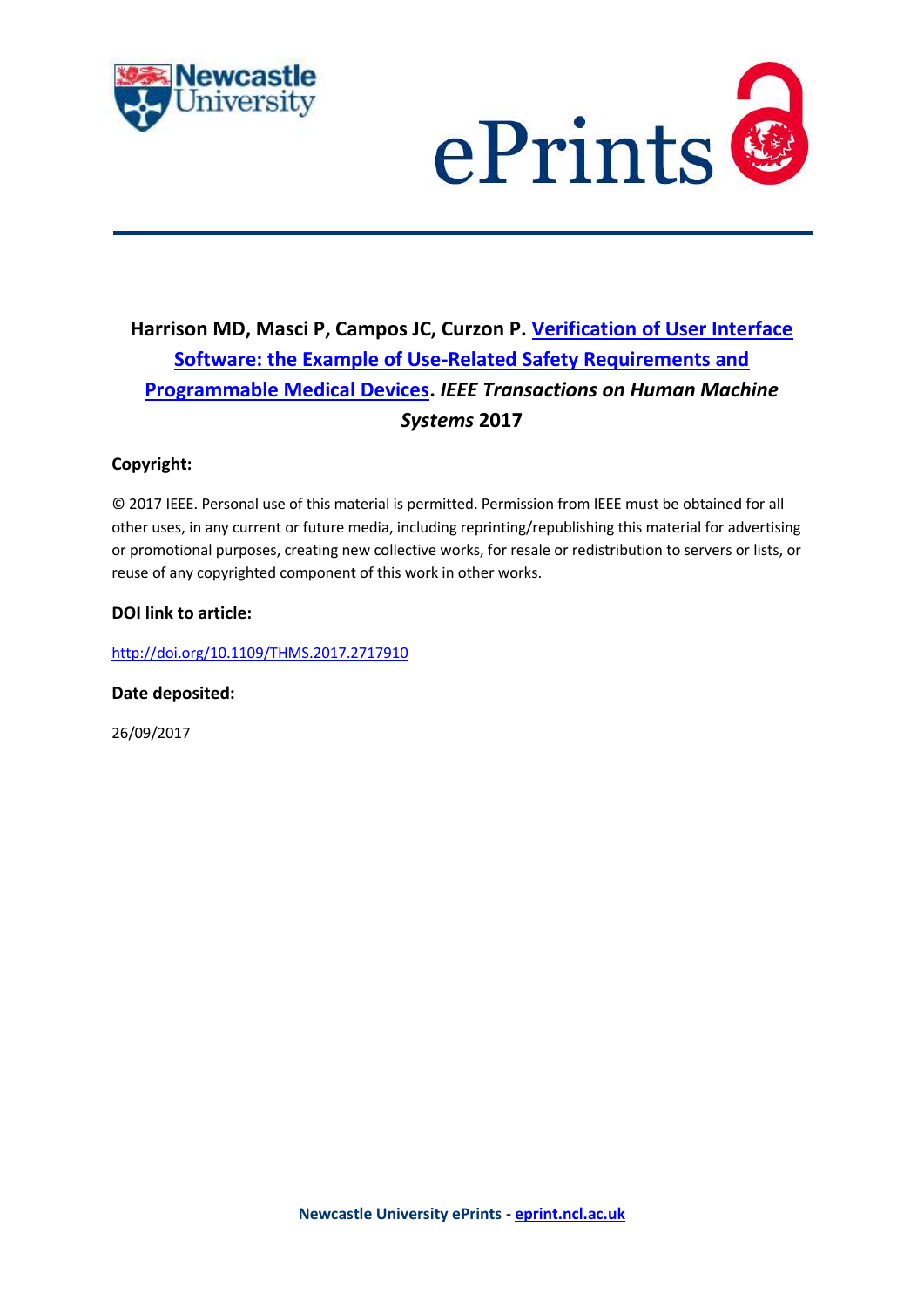# Verification of User Interface Software: The Example of Use-Related Safety Requirements and Programmable Medical Devices

Michael D. Harrison, Paolo Masci, Jose Creissac Campos, and Paul Curzon ´

*Abstract***—One part of demonstrating that a device is acceptably safe, often required by regulatory standards, is to show that it satisfies a set of requirements known to mitigate hazards. This paper is concerned with how to demonstrate that a user interface software design is compliant with** *use-related* **safety requirements. A methodology is presented based on the use of formal methods technologies to provide guidance to developers about addressing three key verification challenges: 1) how to validate a model, and show that it is a faithful representation of the device; 2) how to formalize requirements given in natural language, and demonstrate the benefits of the formalization process; and 3) how to prove requirements of a model using readily available formal verification tools. A model of a commercial device is used throughout the paper to demonstrate the methodology. A representative set of requirements are considered. They are based on US Food and Drug Administration (FDA) draft documentation for programmable medical devices, and on best practice in user interface design illustrated in relevant international standards. The methodology aims to demonstrate how to achieve the FDA's agenda of using formal methods to support the approval process for medical devices.**

*Index Terms***—Formal verification, human error, medical devices, model checking, modal action logic (MAL), performance, PVS, theorem proving.**

#### I. INTRODUCTION

**ESIGN** anomalies in user interface software are an important concern in safety-critical application domains, including aviation, power generation, and medicine. In these domains, manufacturers are mandated by regulators to ensure that their

Manuscript received November 1, 2016; revised February 16, 2017 and April 27, 2017; accepted June 10, 2017. This work was supported by the EPSRC research Grant EP/G059063/1: CHI+MED (Computer–Human Interaction for Medical Devices). The work of P. Masci and J. C. Campos was supported under Project NORTE-01-0145-FEDER-000016, financed by the North Portugal Regional Operational Programme (NORTE 2020), through the PORTUGAL 2020 Partnership Agreement, and through the European Regional Development Fund (ERDF). This paper was recommended by Associate Editor M. L. Bolton. *(Corresponding author: Michael D. Harrison.)*

M. D. Harrison is with the Newcastle University, Newcastle upon Tyne NE1 7RU, U.K. and also with Queen Mary University of London, London E1 4NS, U.K. (e-mail: michael.harrison@newcastle.ac.uk).

P. Masci and J. C. Campos are with the Departamento de Informatica, Universidade do Minho, Gualtar, 4710-057 Braga, Portugal and ´ also with HASLab/INESC TEC, Portugal (e-mail: paolo.masci@inesctec.pt; jose.campos@di.uminho.pt).

P. Curzon is with the Queen Mary University of London, London E1 4NS, U.K. (e-mail: p.curzon@qmul.ac.uk).

Color versions of one or more of the figures in this paper are available online at http://ieeexplore.ieee.org.

Digital Object Identifier 10.1109/THMS.2017.2717910

system or device has been developed using best practice, and that risks associated with the use of their products are minimal or "as low as reasonably practicable". This must be done before the system or device can be deployed in a safety critical context. Such a demonstration usually includes "proof" that the device satisfies a set of safety requirements designed to mitigate identified hazards (see [1]). The US Food and Drug Administration (FDA) has produced one such set of requirements in draft documentation [2] focusing on programmable medical devices, particularly infusion pumps.

This paper is concerned with how to demonstrate that a software design is compliant with *use-related* requirements. FDA guidelines propose that such a demonstration is "*highly dependent upon comprehensive software testing, inspections, analyses and other verification tasks performed at each stage of the software development cycle*" [3]. The data produced for such analysis is usually substantial and does not *prove* the absence of compliance breaches.

Formal techniques provide additional information. They are concise, precise, and exhaustive, and can be applied before a complete implementation is available. Using formal techniques for the analysis of a system design involves two main steps. The first step is to develop a formal (i.e., mathematical) model of the device that captures relevant characteristics and functionalities of the system. The second step is to use mechanized tools to perform a systematic analysis of the developed model, to check that the behaviors described in the model comply with relevant requirements. If the model correctly represents the real system, then requirements proved of the model apply also to the real system. Formal techniques provide information when the analysis of a requirement fails. This information, typically captured in a *counter-example*, identifies a precise scenario in which design aspects of the device can violate the constraints imposed by the requirements being analyzed. Developers can use counter-examples constructively, to explore the significance of the failure, and decide whether redesign is necessary or other factors or processes can be taken into account to mitigate the identified failure.

Three types of formal techniques are used in this work to analyze the user interface software of an interactive system: model checking, theorem proving, and simulation.

1) *Model checking* is used to validate models and analyze the interface mode behavior of the device against relevant safety requirements. This verification technology focuses

2168-2291 © 2017 IEEE. Personal use is permitted, but republication/redistribution requires IEEE permission. See http://www.ieee.org/publications\_[standards/publications/rights/index.html](http://www.ieee.org/publications_standards/publications/rights/index.html) for more information.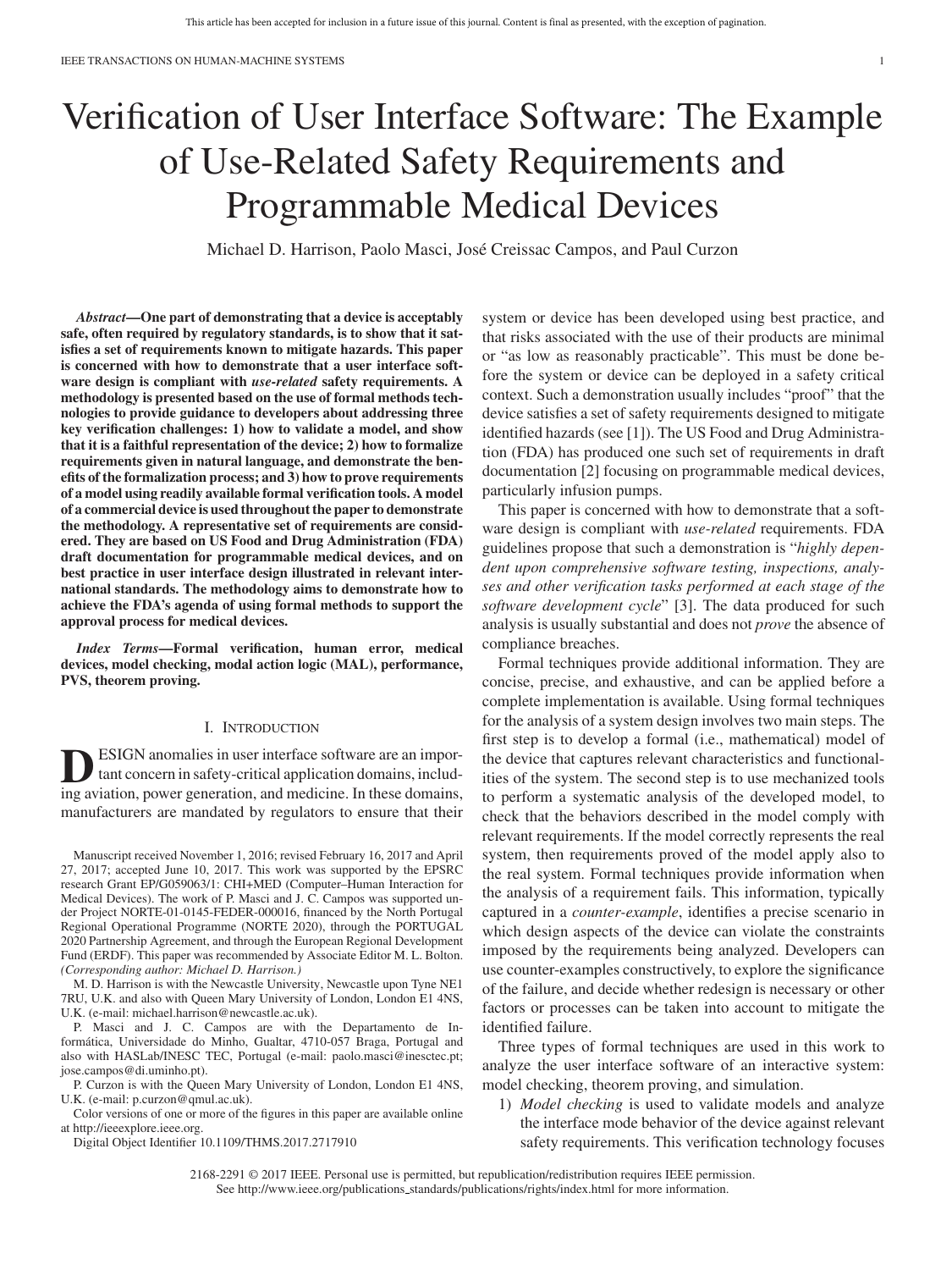on state transition systems. By exploring the state space of the transition system exhaustively, developers can check automatically whether a requirement is true of the model. The ingenuity in model checking is to build abstract models whose complexity can be handled by the analysis tools, and to formulate the requirements appropriately.

- 2) *Theorem proving* is used for the analysis of detailed models of the device that cannot be analyzed efficiently using model checking. The verification technology is based on natural deduction, and is concerned with resolving logic problems by mechanized application of inference rules. Arbitrarily complex models and requirements can be handled. However, proof of requirements is usually not fully automatic, and guidance from the analyst may be required.
- 3) *Simulation* is used throughout the analysis process to validate a developed model against the real system. The specific type of simulation technology adopted in the present work involves the use of *executable formal models* and *prototyping*. The detailed formal models guide the behavior of interactive prototypes whose features and characteristics closely resemble those of the real system. These prototypes can be used by domain experts to check whether the formal model mimics the behavior of the real device, and by human factors specialists to discuss userelated requirements with engineers and formal methods experts. Formal methods experts can demonstrate results obtained using model checking or theorem proving in a way that is accessible to the other team members. Finally, engineers can explore alternative design solutions at reduced cost. This process is fundamental in humancentered design processes carried out by a multidisciplinary team of developers [4].

To date, little or no guidance has been produced to demonstrate how to use formal methods technologies for the analysis of user interface software. As a result, formal verification of usability aspects have seen slow take-up in industry. We address this challenge, providing software developers with a demonstration of how formal techniques can be used to gain high assurance that user interface software design is compliant with given requirements, while also considering how software engineers, domain experts, and human factors experts can collaborate to ensure that the manner in which the requirements are satisfied will mitigate use-error.

#### *A. Contribution*

We present a methodology that can be used as guidance by developers when applying formal methods technologies to the analysis of user interface software against use-related requirements. The paper describes the steps taken to demonstrate that the requirements are satisfied. This includes demonstrating that

- 1) the model correctly describes the interactive behavior of the device;
- 2) requirements given in natural language are correctly translated into formal properties of the model;
- 3) the model satisfies the formal properties, and
- 4) the consequence of failure, if there is failure, is considered leading either to redesign of the device, modification of

the property, or changes to the overall system to mitigate against the failure.

A case study based on a commercial infusion pump is used to illustrate the methodology.

We progress an agenda suggested by the FDA's use of formal techniques [5]. However, whether the analysis is feasible in the organizations that develop medical devices is an important consideration, and this challenge is part of the paper's discussion.

#### *B. Organization*

Section II sets the work described in the paper in context, discussing related work and scoping what is achieved. Section III describes the methodology adopted for the formal analysis of user interface software design. Section IV illustrates the user interface features of the medical device. Section V illustrates the two forms of the model that were developed. Section VI discusses how the models were validated against the actual device. Section VII describes the requirements and indicates how theorems representing the requirements were proved. Finally, Section VIII provides discussion and conclusions.

#### II. RELATED WORK

Other work shares similar concerns with this paper about how to verify use-related requirements. Bolton *et al.* [6] use models of user tasks as a basis for generating properties for verification, while in [7] a set of patterns that embody usability principles are proposed. Bolton and Bass [8], [9] used SAL [10] to analyze related properties of the Baxter iPump. They translate formal representations of *normative* tasks into properties that can be checked on a model of the pump user interface. They also analyze the normative tasks systematically to identify potentially erroneous sequences. Example tasks include turning the pump ON and OFF, stopping the infusion, and entering a volume to be infused. Their papers include detailed discussion of the challenges faced when modeling and analyzing a realistic system model with a model checker. Mori *et al.* [11] and Fields [12] also represent tasks in a formal language and use a model checker to analyze tasks. Berstel *et al.* [13] use a formal notation to model and analyze WIMP style interfaces.

Bowen and Reeves have produced some initial proposals for design patterns for modeling user interfaces [14], for example the *callback* pattern, representing the behavior of confirmation dialogs used to confirm user operations and the *binary choice* pattern, representing the behavior of input dialogs used to acquire data from the user. These patterns address use-related design issues. Their utility is orthogonal to our approach, as they focus on best modeling practice for user interface software models, rather than verification of given safety requirements.

Most previous research, relating to the formal verification of safety requirements has been devoted to the analysis of the control part of a system, rather than to the human-machine interface. For example, a set of FDA safety requirements was also formalized in [15] using the UPPAAL [16] model checker. Their analysis focuses on design aspects of the controller of the pump rather than user interface design and use-related requirements. Li *et al.* [17] have developed verification patterns that can be used for the analysis of safety interlock mechanisms in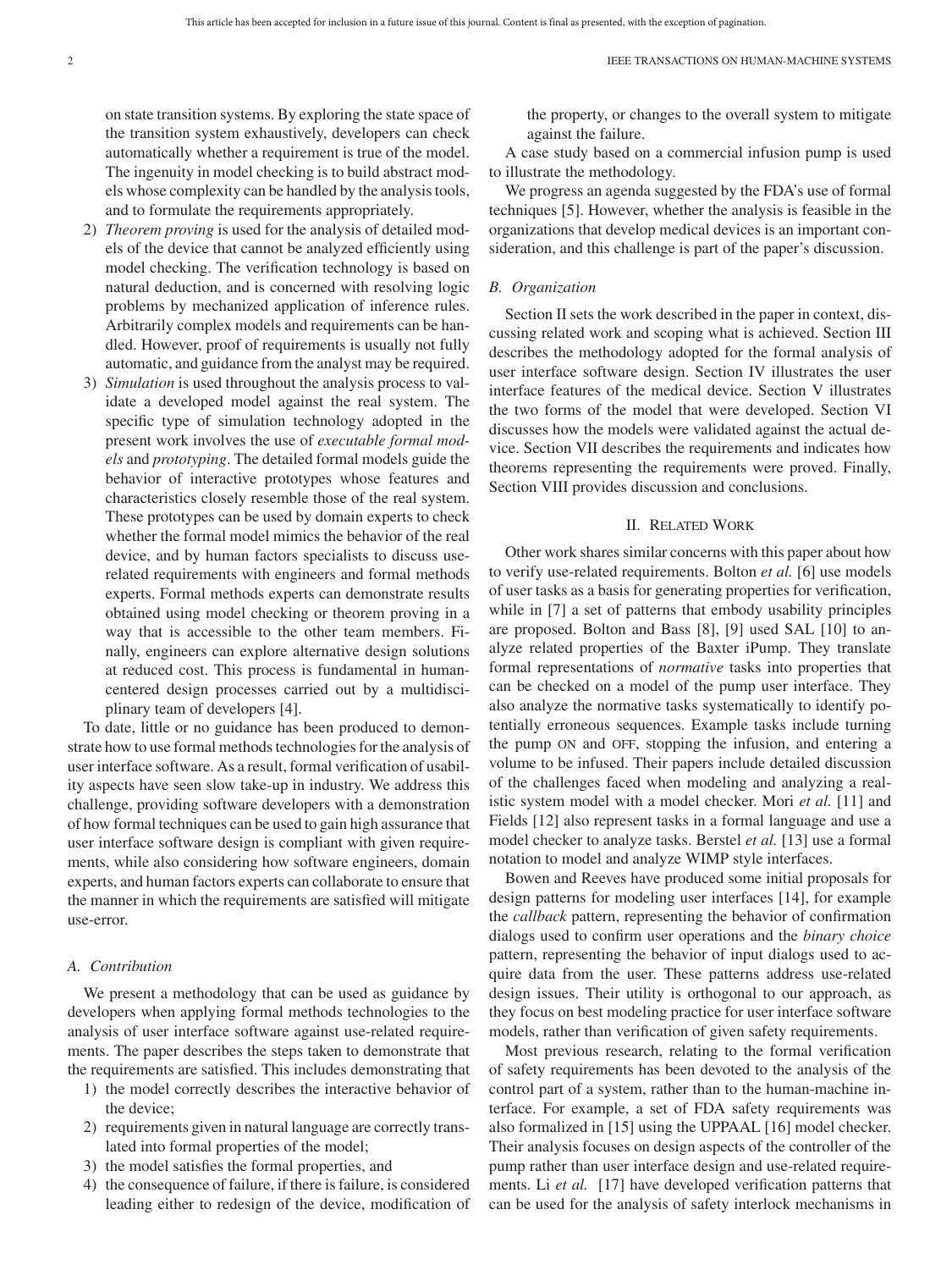interoperable medical devices. Although they use the patterns to analyze use-related properties such as "*When the laser scalpel emits laser, the patient's trachea oxygen level must not exceed a threshold*  $\Theta_{O_2}$ " the aim is the integration of a model checker in the actual implementation of the safety interlock as a runtime fault prevention mechanism, rather than the analysis of userelated aspects of the safety interlock. This and other similar research activities, e.g., [18]–[20], are not concerned with the analysis of use-related requirements. Proving requirements with similar characteristics to those described in this paper (though not explicitly use-related) has been the focus of a mature set of tools developed by Heitmeyer's team using SCR [21]. Their approach uses a tabular notation to describe requirements which makes the technique relatively acceptable to developers.

Combining simulation with model checking, as discussed in Section III when validating the model, has also been a focus in, for example, [22]–[24]. Recent work concerned with simulations of PVS specifications has been used to support the specific modeling process described in this paper with simulation [25].

While the present paper takes an existing device as its starting point, this must be seen in the context of work that uses formal specifications as part of the design process. Tools such as Event B [26] have been developed with such a goal in mind. With Event B, an initial model is first developed that specifies the device characteristics and incorporates the safety requirements. This model is gradually refined using details about how specific functionalities are implemented. Bowen and Reeves [27] have presented a similar refinement approach for user interface design. Their work specifically targets the design of user interface layouts. Presentation interaction models are used to describe the user interface layout in terms of its component widgets. A mixture of formal and informal refinement is used to transform the initial specification into its implementation.

#### III. MODELING AND ANALYSIS APPROACH

The process of proving regulatory requirements described in this paper involves a sequence of steps. These are as follows.

- 1) *Developing a model of the user interface:* This model captures the states of the device's user interface, the available user and internal actions, and how these change the device's state. These models are expressed as state machines. The concrete choice of modeling language depends on the type of formal user interface analysis to be carried out.
- 2) *Validating the model:* This is done using both model checking and simulation. The validation process involves generating witnesses for properties *p* that should be true of the device. This is done by creating invalid assertions in the form *always not p*, and using the model checker to find counter-examples for these invalid assertions. The generated counter-examples are witnesses for property *p*, in the sense that they identify sequences of actions that satisfy *p*. These sequences can be compared with logs from the actual device, to assess the plausibility of the identified actions and device behaviors. This technique is similar to that used in [28] for generating test cases. Simulation of the model provides an opportunity for

analysts who are not formal methods experts to explore the behavior of the user interface interactively. This enables verification that the model reflects the design of the real system, or discussion of the significance of a given requirement. Whether model checking or simulation is used as validation methodology depends on the analyst (e.g., formal methods experts are likely to prefer model checking), and the model (e.g., complex models may exceed the capabilities of model checking tools, therefore, simulation is the only option). Concrete examples are discussed in Section VI.

- 3) *Formalizing the requirements:* This involves two stages. The first disambiguates the requirements so that they can be translated more easily into a device-specific property. This is described in more detail in [29]. These precise requirements are designed to be implementation independent, and can be used over a range of devices. The second stage involves refining each formalized requirement so that it is specifically about the device under analysis. Both stages are typically interactive and can involve discussion with both human factors specialists, checking the validity of the interpretation of the requirement, and regulator to check that the spirit of the original requirement is correctly captured by the developed property.
- 4) *Proving the formalized requirements:* The property representing the formalized requirement is proved of the model by model checking or theorem proving. In the example, all the formalized requirements were proved using both technologies except those that involve full number entry, which could only be proved efficiently using theorem proving.
- 5) *Iterating the process:* The steps of the analysis process may be iterated as the model is successively refined or may trigger the generation of arguments as to why the design, as modeled, satisfies or fails to satisfy the requirements.

Whilst the described process assumes a model-based view of development, the same methodology can also be applied retrospectively to existing devices. For already developed devices, the process of building the model involves reverse engineering the device implementation. A white box view of the system may be taken by reverse engineering the code, or a black box view of the system can be developed by modeling the system based on user manuals and experience of the device itself. In this paper, this retrospective application of the methodology has been used to perform the analysis of the example medical device.

#### IV. MEDICAL EXAMPLE

Intravenous infusion pumps are used in many contexts in hospitals, for example intensive care and oncology. They are designed to infuse prescribed doses of medication intravenously over specified periods of time. Use error is a particular concern in such devices. Nurses program them, often under pressure, from paper prescriptions provided by doctors or pharmacies. The format of prescriptions can vary in terms of presentation, legibility, units used, and whether the prescription focuses on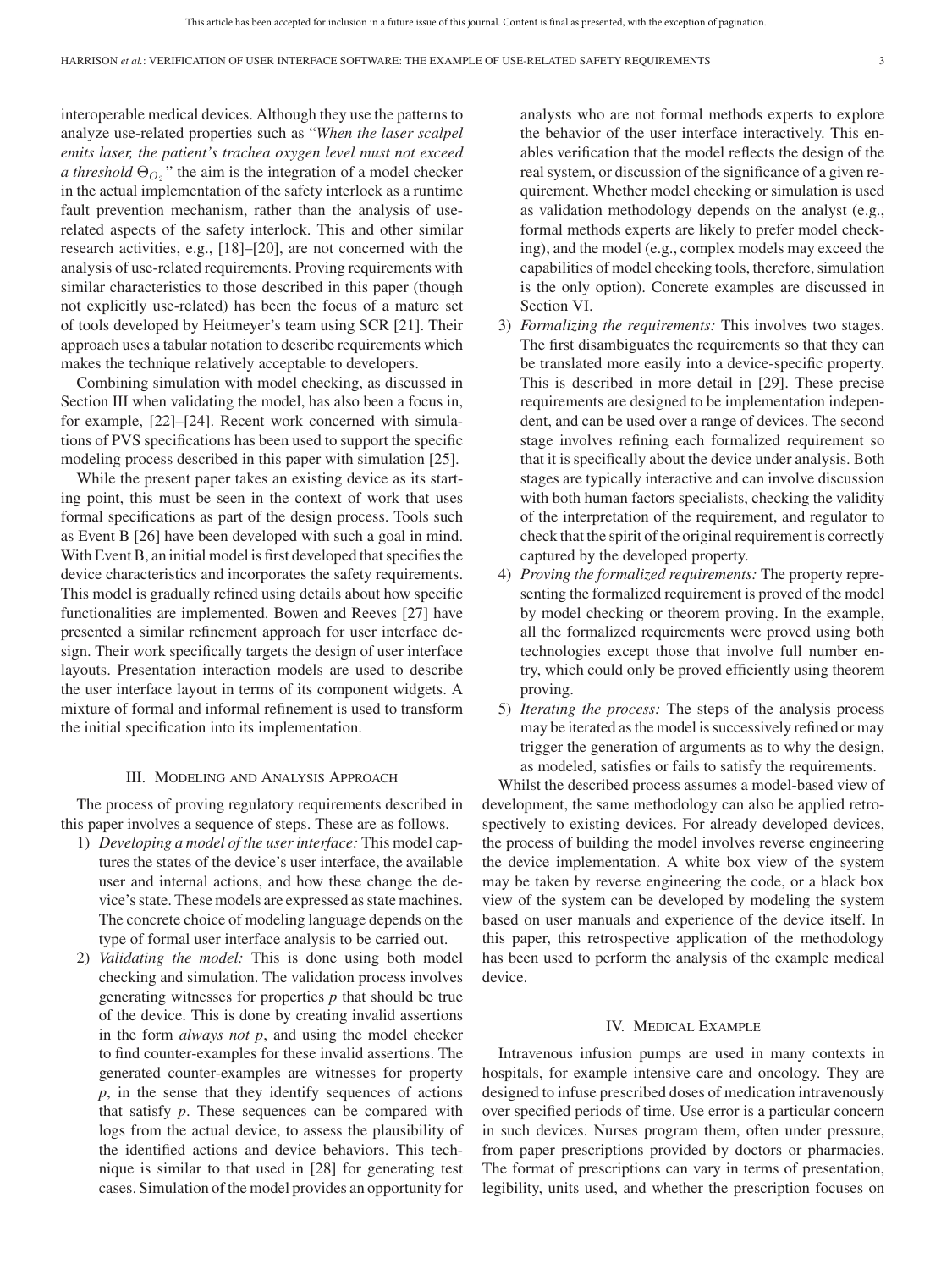

Fig. 1. Actions and attributes used to model the pump. Actions define functionalities provided by the device to enable user interaction (e.g., the *fup* key) and to handle device internal events (e.g., a function for handling alarms). Attributes define the characteristics of display elements used to present feedback to the user (e.g., the top-line display), as well as internal state variables necessary to represent the device behavior.

volume and rate, or volume and time—two alternative ways of describing a prescription. The chosen device (see Fig. 1) is an existing commercial product [30] that has characteristics that are common to many devices that control processes over time. The clinician user sets infusion pump parameters and monitors the infusion process using the device. The values and settings can be changed using a combination of function and chevron keys (see Fig. 1). Chevron keys are used to increase (using specified actions*fup* or*sup*), or decrease (using *fdown* or*sdown*), entered numbers incrementally. Holding the chevron key down accelerates the size of the increment or decrement.

Because the device is small it is reliant on modes to make effective use of the screen and available action keys. The mode structure first distinguishes whether the device is infusing (i.e., pumping medication into the patient) or holding (i.e., paused). Additional modes are offered by the device for changing therapy settings and pump configuration options. For example, data entry modes govern whether the chevron keys change infusion rate, vtbi, or time, or alternatively allow the user to move between options in a menu. Menus are available to select predefined settings in bag mode and in query mode. Bag mode allows the user to select from a set of infusion bag options, thereby setting vtbi to a predetermined value. Query mode, invoked by the query button, generates a menu of options configured by the manufacturer. Options include locking the infusion rate, disabling the locking of it, setting vtbi and time rather than vtbi and infusion rate, and changing the units of volume and infusion rate. The device allows movement between display modes via three function keys (*key1*, *key2*, and *key3*). Each function key has a display associated with it indicating its present function (*fndisp1*, *fndisp2*, and *fndisp3*).

In the analysis of the requirements that follows, further details of the device and modes will be provided as necessary, particularly when the analysis of a requirement leads to interesting consequences.

#### V. DEVELOPING A MODEL OF THE DEVICE

Neither a process of developing and refining models satisfying requirements nor producing models from program code was feasible in the present case. The device had already been developed, and the program code was not available to us. The model was therefore developed *by hand* using a combination of user manuals, simulations and the device itself.

At the stage of the analysis described in this paper, a model of the particular pump had already been developed as part of a general analysis of usability properties of the device [31], and without the particular FDA requirements considered in the present paper in mind. It had been used to analyze properties of the interactive modes, such as whether device modes were presented by the device without ambiguity. This initial model was analyzed using the NuSMV model checking tool [32].

This model was further extended to facilitate analysis of the number entry system of the device as required to prove various FDA requirements. One effect of this extension was that the size of the model increased significantly, making the use of the NuSMV model checker infeasible. We, therefore, changed verification technology when analyzing the extended model. Our option was theorem proving, which is less automated than model checking, but can handle the analysis of more complex models (compare [8]). The specific theorem prover is PVS [33], which offers an expressive specification language that made it easy to translate and extend the initial model. NuSMV uses symbolic model checking. Alternative model checking technologies exist (e.g., bounded model checking), also available within the NuSMV toolset, that might have been able to analyze efficiently the extended model for the considered properties, possibly at the expense of completeness. Another key reason for the adoption of PVS was its ability to generate the prototypes that enabled validation of the model and broader discussion of the requirements.

#### *A. Initial Model of the Device*

The model of the device has two main elements: a generic "pump" component modeling the pumping mechanism controlled by the device and an "interface" component that is specific to the particular user interface of the device. The pump component has been reused in other models. For example, an infusion pump developed by another manufacturer has also been studied in detail in [31] which uses this component. The initial model focused on features of the device that involved interaction with the user. This model used the underlying pump process but focused on the effect of actions insofar as they change the basic modes of the device (infusing, paused, off), the interaction modes of the device and the information that is displayed.

To ease the modeling process, a first order notation oriented around actions was used to describe user actions that were provided by the infusion pump. The notation that was used [modal action logic (MAL)], and its mapping to SMV and analysis using NuSMV is supported by the IVY tool [7], [34]. MAL is a simple state transition language, easily translated from state transition diagrams or the SCR tabular format [21]. The notation is used because it is of a type that is more readily acceptable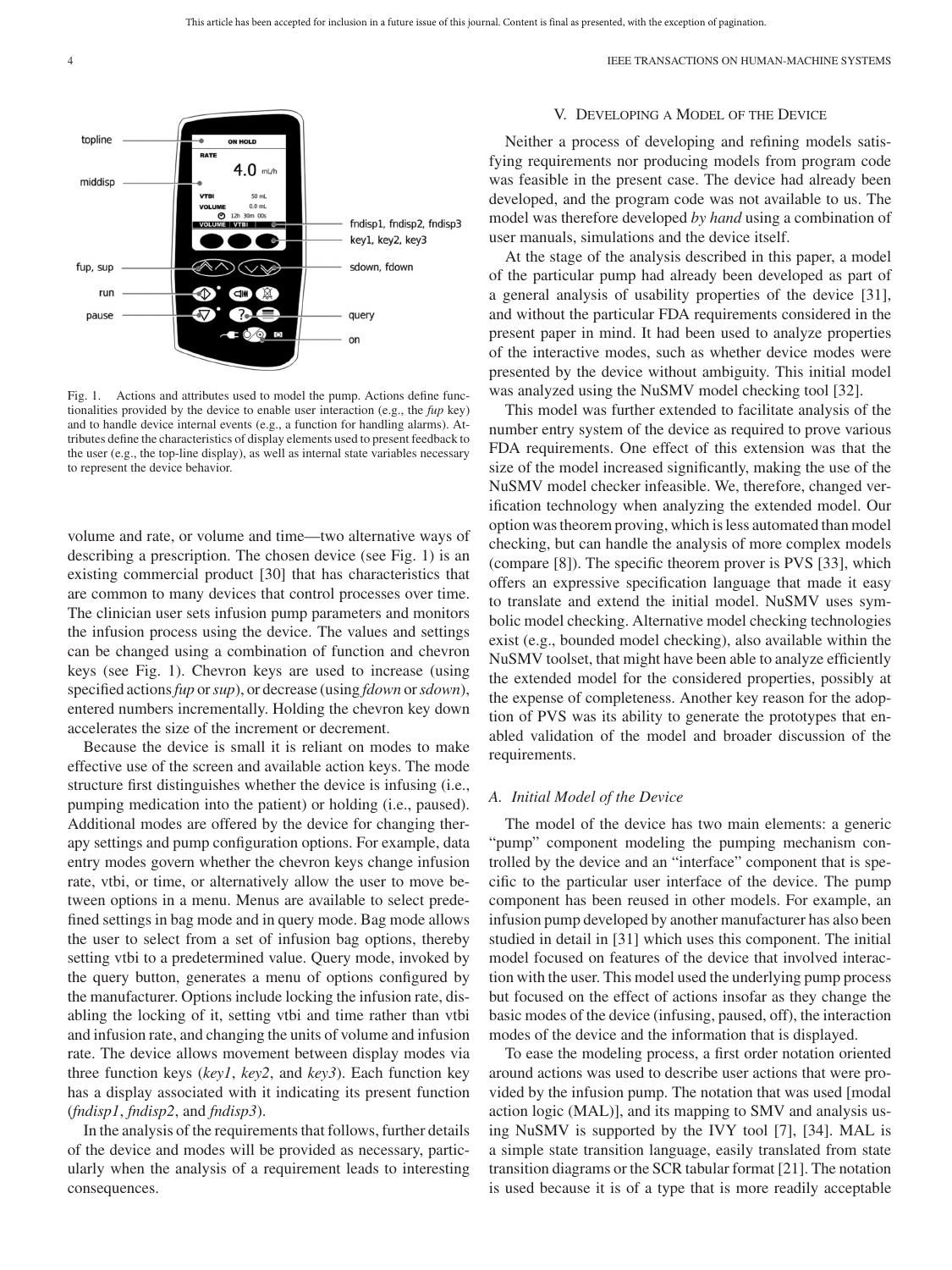

Fig. 2. Simulating the PVS model of the pump.

by developers, making the actions and state transitions explicit in their description. The properties that translate the requirements are expressed in Temporal Logic. Both CTL and LTL logics (see [35]) are supported by IVY and NuSMV. LTL model checking is implemented by NuSMV in terms of CTL model checking, and is typically less efficient [36]. In practice, CTL is used unless the property can only be expressed in LTL. To facilitate tractability using model checking, *token values* were used for the pump variables vtbi, infusion rate, time, and volume infused. They were assumed to be integers in the range [0 *...* 7]. These simplifications were considered to be valid when limiting the analysis to the modal behavior of the device.

The following MAL modal axiom describes the conditions in which *key1* (see Fig. 1) has the effect of confirming a device reset (Fig. 2 shows the pump display at this step).

```
topline = clearsetup \rightarrow [key1]topline
=holding & middisp[drate] &
     middisp[dvtbi] & !middisp[dtime] &
     middisp[dvol] & !middisp[dbags] &
     !middisp[dquery] & !middisp[dkvorate] &
     fndisp1
=fvol & fndisp2
=fvtbi &
     fndisp3
=fnull & entrymode
=rmode &
     effect(device.reset) & keep(bagscursor, rlock)
```
This axiom describes (after *[key1]*) the effect of action *key1*. The expression to the left of the action, namely (*topline* = *clearsetup*), states the condition under which the behavior described for the action is enabled. This specifies that when the top line of the display shows "clear setup," and the action is invoked, then the expression after *[key1]* describes the behavior. The rule

describes changes to visible attributes *middisp*, *topline*, *fndisp1*, *fndisp2*, and *fndisp3*. The priming of an attribute (*topline* , for example) indicates that the action changes the value of that attribute. The action *key1* also changes the mode of the device (*entrymode*) to allow entry of infusion rate (*rmode*). Finally, the rule describes how the action further invokes an action in the pump component (*device.reset*) that initializes all the pump variables. The action *reset* is accessed in the reusable pump component by using the pump s identifier *device* in the MAL specification. The *keep(...)* expression specifies which attributes are not affected by the action and remain unchanged.

This example shows how the MAL model focuses on interface features and the modes of the device, describing concretely how actions change the display and modes of the device. It has a simple discrete model of time. An action *tick* increments time as the infusion process continues, or while the device is paused. In the latter case the value of time is used to determine how long the pause has been. This model, even without full number entry, requires substantial processing for analysis in NuSMV, around 90 min for the subset of properties that are tractable. The analysis was performed on an Apple MacBook Pro 2.9 GHz Intel core i5 with 8 GB of RAM. A detailed discussion of the challenges related to model checking realistic user interface models can be found in [8].

#### *B. Detailed Model of the Device*

The second model of the device, which includes additional details needed for the analysis of various FDA requirements, was developed by translating the MAL systematically into the PVS [33] theorem proving system, and then extending it with details related to the data entry system. PVS allows the analysis, in principle, of models and properties involving infinitely many states. The equivalent specification for the MAL fragment described in the previous section is

```
key1_case_clearsetup(st: (per_key1)):
  state = st WITH [ topline := holding,
             middisp := LAMBDA(x: imid_type):
                   (x = drate) OR
                   (x = dytbi) OR
                   (x = dvol),
             device := reset(device(st)),
             fndisp1 := fvol,fndisp2 := fvtbi,fndisp3 := full,entrymode := rmode ]
```
The PVS theory captures all the characteristics of the MAL model, including time, but also includes a full number entry model and other specific details. The PVS features that correspond to MAL elements can be seen in the specification. This function key1\_case\_clearsetup is invoked in the more general key1 function when the condition  $topline(s_t) =$ clearsetup is true. The function has domain (per\_key1), where per key1 is a predicate that restricts the function domain to the set of states for which the action is accessible to the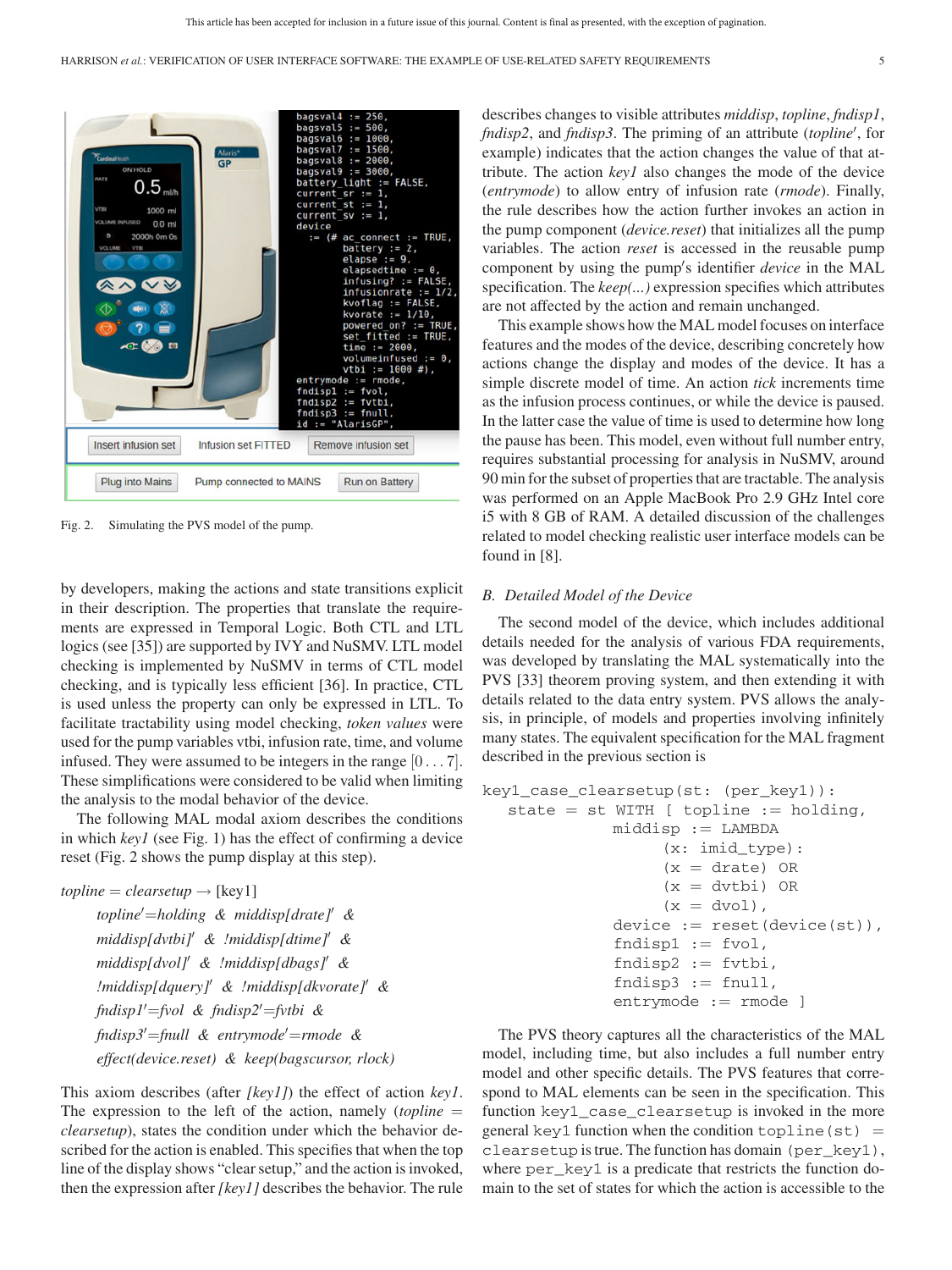user. This information is used by PVS to ensure well-formedness of the model.

#### VI. VALIDATING THE MODEL AGAINST THE REAL DEVICE

Fidelity of the model to the implemented device was first demonstrated using the NuSMV [32] model checker by proving a range of properties. This validation of the model inevitably included state abstractions required to reduce the state space for the model checking analysis. The sequences generated as witnesses provided structural details such as a sequence of mode transitions, rather than the details of entry of a particular value for the infusion rate.

NuSMV accepts a finite state model (translated from the MAL model illustrated above) and analyzes it exhaustively to prove or disprove a property. An example of such a property is that, once relevant pump variables had been entered, infusion would lead to a state in which the volume infused was equal to the entered vtbi:

#### $AG(device.infusionrate = 1 & device.vibi = 7$  $\Rightarrow$  *AG*(*device.volumeinfused !* = 7))

The property is expressed as a negation. It asserts that it is always the case, for all paths, that if infusion rate is set to 1 (a token value) and vtbi is set to 7, then a state cannot be reached in which volume infused is 7. This particular property is generic in the sense that it would be a desirable characteristic of any programmable infusion pump. It does not depend on the details of the device user interface, depending only on the generic pump model, but produces results that enable an analysis of the interface, making possible a comparison between alternative interfaces. As expected, the property fails when checked and produces a trace of steps (a *witness*) in which the infusion rate is set to 1 and vtbi is set to 7. It indicates that once this has happened, eventually the device is set to infuse, and then after more steps a state is reached where the volume that has been infused becomes 7. The trace can be compared with the actual device logs.

This model was used to validate a set of plausibility properties before translating it into the fuller PVS model. For each action specified in the first model, a function was described that transformed PVS descriptions of states, and for each permission describing when the action was enabled, a PVS predicate was produced. Texture was then added to provide a more detailed description of the user interface behavior, in particular related to the data entry system of the pump. A set of informal rules were used to achieve this translation. The correctness preserving properties of the translation were not however checked formally. A prototype was also produced automatically from the PVS model to obtain an interactive simulation with the "look and feel" of the actual device (see Fig. 2). The traces and simulations were indistinguishable from the behavior of the physical device. The only difference between the logs and traces obtained in the simulation and those of the real device was that the precise timings differed. The simulations were generated with the aim that they could be explored by regulator, manufacturer or for training purposes by the user. These simulations only allow,

of course, an exploration of the paths that the user (for example, regulator) chooses to explore. Simulation can also be used to illustrate what the failure of a property means. Part of the argument that a failure is acceptable may then involve a demonstration of the features of the device that fail the requirement, showing that they do not present a risk. Validation of the PVS model was checked in this case not by proving the equivalence of the PVS and MAL models, though this is feasible, but by simulating the PVS model using PVSio-web [37]. Both MAL sequences and PVSio-web simulations were explored by hand with the help of expert users and the user manual of the real device.

The remainder of the present paper focuses on the PVS model and the theorems that were generated to prove use-related requirements. Relevant snippets of the developed models and theorems will be presented. The full MAL model with CTL properties, and the full PVS theory and theorems with proofs can be found in the specification repository.<sup>1</sup> All proofs can be reinvoked using the IVY and PVS tools.

#### VII. FORMALIZING AND PROVING REQUIREMENTS

In this section, we demonstrate how the process of formalizing and proving use-related safety requirements can encourage a constructive dialog between the analyst and the other experts involved in the development of a user interface.

The developed device model was used to analyze two small but representative sets of requirements. The FDA requirements described in [5] are considered first. They are designed to mitigate use hazards that could lead to misprogramming of the infusion pump and, consequently, delayed therapy or even patient harm. A further set of requirements is then considered based on the *property templates* described in [38] and [39]. These additional requirements capture best practice in user interface design. Note that, whilst the process is demonstrated for a specific device, the applicability of the methodology is general, and can help design better user interfaces.

#### *A. Formalization Process*

To formalize the requirements given in natural language, it is necessary to consider their *precise* interpretations (see [29]). A way to develop a precise interpretation is to translate the requirements into logic properties. These properties are expressed using the PVS language, which combines a functional notation, similar to that used in programming languages, with logic connectives such as AND (conjunction), OR (disjunction), IMPLIES (implication). Precision is achieved by defining abstractions that can be more readily understood by different stakeholders. Also, this process makes it easier to construct properties that match the requirements as PVS theorems. The formalization must capture the essence of the requirements as understood both by the regulator, who developed them in the first place, and the human factors specialists, who can comment on the user aspects of the requirements and whether they are fulfilled by the specific properties of the device.

<sup>1</sup>http://hcispecs.di.uminho.pt/m/2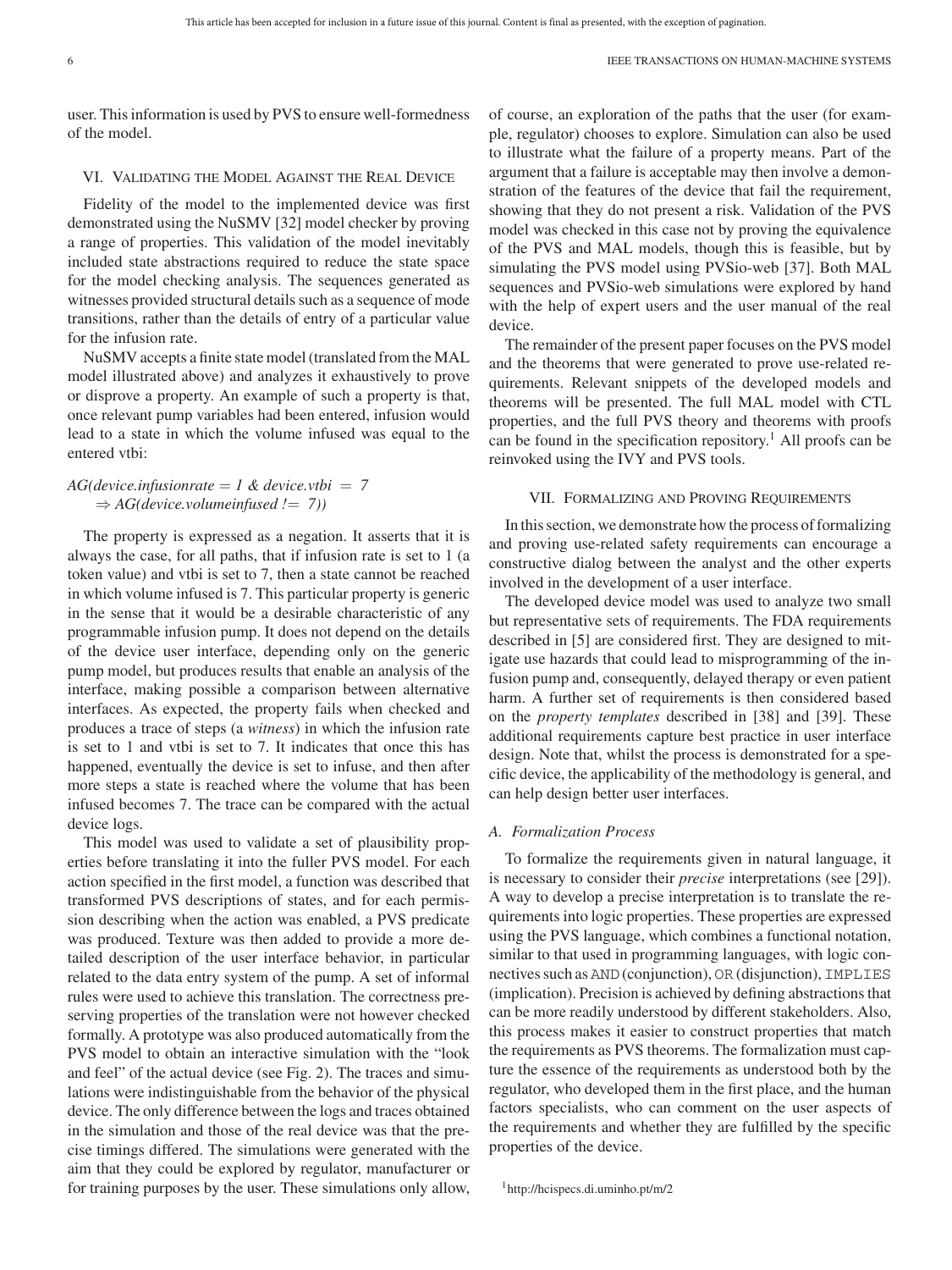#### *B. FDA Requirements*

The FDA requirements are specific to the safety of infusion pumps. For each requirement, the following information is presented: the original formulation described in FDA documentation, the safety concerns addressed by the requirement, a formalization of the requirement, and a proof of compliance with the requirement for the example device.

*R1: Clearing the pump settings and resetting of the pump shall require confirmation.*

*Safety concerns:* This requirement is designed to check whether there is a barrier (in this case confirmation) to reduce the risk that infusion settings will be cleared or will revert to predefined settings inadvertently.

*Formalization:* To formalize this requirement, a logic property needs to be constructed that requires that relevant pump variables are not cleared until a confirm\_action has occurred. The property needs to specify also that no other action (no\_confirm) will change the specified pump variables. For the sake of clarity, the formalization is described for each pump variable separately. The requirement, for pump variable vtbi, can be expressed as follows:

```
ready_to_clear(vtbi)(st) IMPLIES
 (clear setting(vtbi)(st) = x AND
   confirm_action(clear_setting(vtbi)
    (st) ) = 0
    AND no_confirm(clear_setting(vtbi)
     (st)) = x)
```
In the above formula, ready\_to\_clear(vtbi) is a predicate that identifies the states in which the device is ready to clear the vtbi value. The action clear\_setting(vtbi) specifies the first step, prior to possible confirmation, in which the settings are cleared. This action does not clear the setting itself but must precede the confirmation action.

*Interpretation for the specific pump:* The process of further refining the terms in the abstract property is valuable in reaching agreement about how the requirement applies to the specific pump. It leads to consideration as to what, for example, should be the state of the device when it is "ready to clear" and how the state of the device should be communicated to the user. Further, it leads to consideration of what the confirmation should be and how it should be signaled to the user. The actions captured by no\_confirm are also a matter of concern, as they define what actions should be permitted to abandon the clearing of the setting. For example, in the example device, vtbi can be cleared when the device is turned on and is in the holding state. The action of clearing the pump variable is only possible if its value is nonzero. Relevant state attributes for expressing whether the pump is infusing and turned on are infusing? and powered\_on, respectively. Predicate ready\_to\_clear can therefore be expressed as

```
ready_to_clear(vthi) (st) =
   NOT device(st) 'infusing? AND
    device(st)'powered_on? AND
     device(st)'vtbi = x AND x /= 0
```
where x is a parameter representing a generic, but given, vtbi value. Normally, a specification of ready\_to\_clear is necessary that includes visual attributes of the user interface. For example, in this case the device should be ready to clear unless the top line of the display indicates that it is infusing. It was felt unnecessary however to include this in the formulation—other requirements were considered in the analysis that demonstrate the visibility within the user interface of operating modes. The required clearing of the pump variables is achieved by switching the pump off and then switching it back on again. When the settings are cleared in this way, as the device is switched back on, a request is made for confirmation. This confirmation can be given by the user through action key1. The request for confirmation is indicated by a top line display of "clear setup."

*Proving the requirement:* The requirement can be proved in PVS with no human intervention by using the predefined proof strategy grind (which performs quantifier elimination, expansion of definitions, and propositional simplification) to prove each subgoal.

*R2: The pump shall issue an alert if paused for more than t minutes.*

*Safety concerns:* This requirement aims to ensure that the user is alerted if the device is left unattended.

*Formalization:* The requirement can be formalized using a predicate user\_input\_strictly\_overdue, which indicates whether the device has been paused without activity for a specified period, and a predicate alert, which describes an appropriate alert produced by the device:

user\_input\_strictly\_overdue(st) IMPLIES alert(st)

*Interpretation for the specific pump:* The generic formulation can be refined to capture specific scenarios relevant for the device, for example if the device is left unattended when paused. In this case, predicate user\_input\_strictly\_overdue can be expressed in more detail as

```
user\_input\_strictly\_overlap (st) =paused(st) AND elapsed(st) > timeout
```
where paused and elapsed will have specific meanings for the particular infusion pump. In this case, the pump is paused when the device is powered on and not infusing:

```
pause(st) = device(st)'powered_on? AND
 NOT device(st)'infusing?
```
Attribute elapse specifies the time since the device was last used when in holding mode. This attribute is incremented each tick action (which simulates the evolution of time in the developed model) when the device is paused.

*Proving the requirement:* This requirement can be proved for all reachable states through structural induction. That is, the PVS theorem contains the following two parts: the first part proves that the formalized requirement (denoted as R2assertion in the theorem) is true of the initial device state and the second part proves that, given a generic state pre for which the requirement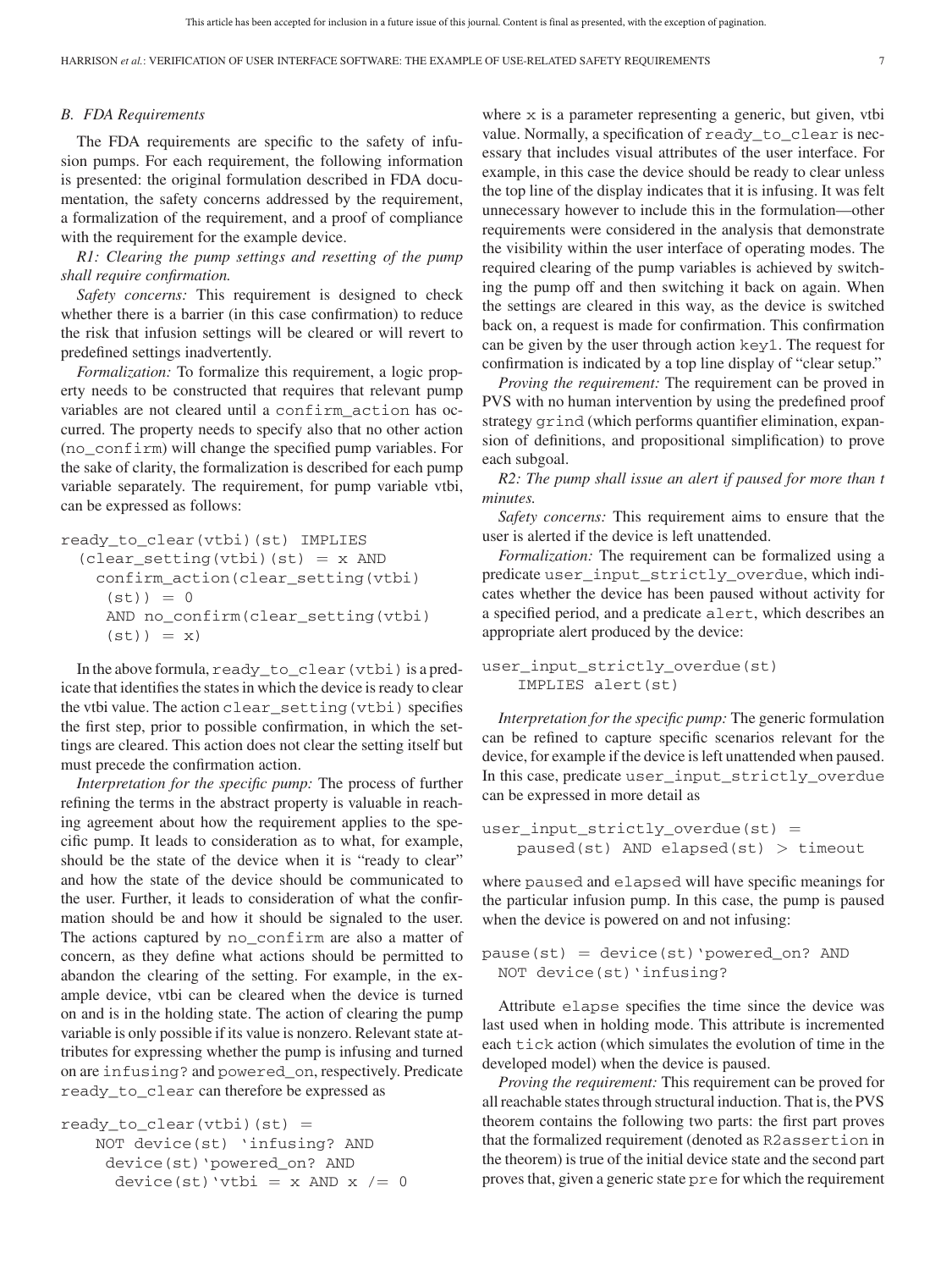is true, it is always the case that the requirement is also true for any state post reached from pre by any available action:

```
R2: THEOREM
  FORALL (pre, post: state):
    (init?(pre) IMPLIES R2assertion(pre))
     AND
      (R2assertion(pre) AND
        state_transitions(pre, post)
        IMPLIES
         R2assertion(post))
```
In the theorem, predicate state\_transitions is used as a means to relate states st1 to st2 if st2 can be reached by any available action from st1. This requirement can be proved in PVS by splitting the theorem into subgoals based on the available actions, and then using grind to complete the proof of each subgoal.

*R3: If the pump is in a state where user input is required, the pump shall issue periodic alerts/indications every t minutes until the required input is provided.*

*Safety concerns:* This requirement aims to mitigate situations where the clinician has entered incomplete infusion parameters. This might occur, for example, if the clinician is interrupted while programming the device.

*Formalization:* The formalized requirement includes the following elements: alert, a predicate describing an appropriate alert produced by the device; ready, a predicate identifying the device state before the alert was issued; and user\_confirm, an action that clears the alert:

```
user_input_strictly_overdue(st) IMPLIES
   (alert(st) AND ready(user_confirm(st)))
```
*Interpretation for the specific pump:* Providing an interpretation for these abstract terms challenges the designer and the human factors specialist to consider the features of the design that need to be considered in the requirement. For example, user\_input\_strictly\_overdue should be true when the device has been paused without activity for a specified period (compare requirement R2). The formalization also challenges the analysis team to consider how this device state is communicated to the user, and which key is used as confirmation key. In the specific pump, alert is indicated by an appropriate top line display (attention) which is characterized also by an audible alarm. Action user\_confirm is defined as key3. Note that the confirm does nothing if key3 is not enabled. Finally, predicate ready needs to be defined. It checks that the device returns to a *pause* state and the elapsed time is set to a value less than the time out.

*Proving the requirement:* This requirement can be proved in PVS with minimal human intervention, using a structural induction similar to the previous example.

*R4: The flow rate for the pump shall be programmable.*

*Safety concerns:* This requirement aims to ensure that the clinician can program the pump with the flow rate values indicated in the prescription provided by the pharmacy.

*Formalization:* This requirement is more challenging to make precise. It requires a description of what is meant by "programmable" in this context. The requirement is designed to ensure that any flow rate value indicated in a prescription can be programmed in the pump. A reasonable interpretation is that there is always an available action (when in a relevant mode) that will change the flow rate programmed in the pump so that it is closer to the target rate. The requirement can be reformulated therefore as follows: "*If the device is ready to enter the flow rate, then there is always an action that will take the flow rate closer to the expected rate, and eventually the intended rate will be reached*." This reformulation can be translated into the following logic property:

```
entry_ready(rate)(st) AND
  (rate(st) > e IMPLIES
   rate(st) - e >= rate(a1(st)) - e) AND
   (rate(st) < e IMPLIES
     e - rate(st) >= e - rate(a2(st)))
```
where  $e$  is a target value for the flow rate,  $a1$  is an action that reduces the rate, and a2 is an action that increases the rate.

*Interpretation for the specific pump:* This requirement, as expressed, raises questions about the nature of the actions a1 and a2, how the target rate is made visible to the user, and how the device indicates the progress that is being made to reaching it. For the specific pump, the device is ready to accept a rate value (rate\_entry\_ready) when: the device is switched on, infusion rate is not locked, and the top line display shows "holding" or "infusing." The two actions that provide the expected programmability are single chevron up (*sup*) and single chevron down (*sdown*). Note that the requirement is not concerned with how efficient the programmability is. Rather it aims to check that there exists a sequence of actions for entering a given value. A separate requirement needs to be defined to address efficiency of programming.

*Proving requirement R4:* The PVS prover completes the proof of this theorem unaided, using grind.

*R5: To avoid accidental tampering of the infusion pump's settings such as flow rate/vtbi, at least two steps should be required to change the setting.*

*Safety concerns:* This requirement is designed to mitigate hazards resulting from accidental tampering of pump settings, as a result for example of a single erroneous button click.

*Formalization:* This requirement is useful to further illustrate the role of abstraction as a means of communication with different stakeholders. Whilst this requirement shares similarities with requirement R1, it is interesting to note the different safety mechanism indicated in the requirement: R1 requires a "*confirmation action*"; R5 requires "*at least two steps.*" This is done intentionally, because a confirmation action can be performed automatically by the user without further thought, e.g., after a timeout. In R5, the requirement is that two *user actions* are performed—a safety mechanism based on timeouts can be easily defeated in the case of accidental key presses. To ease the formalization, the requirement can be reformulated as follows: "*For any value* x *of a given pump setting, if data entry is ready*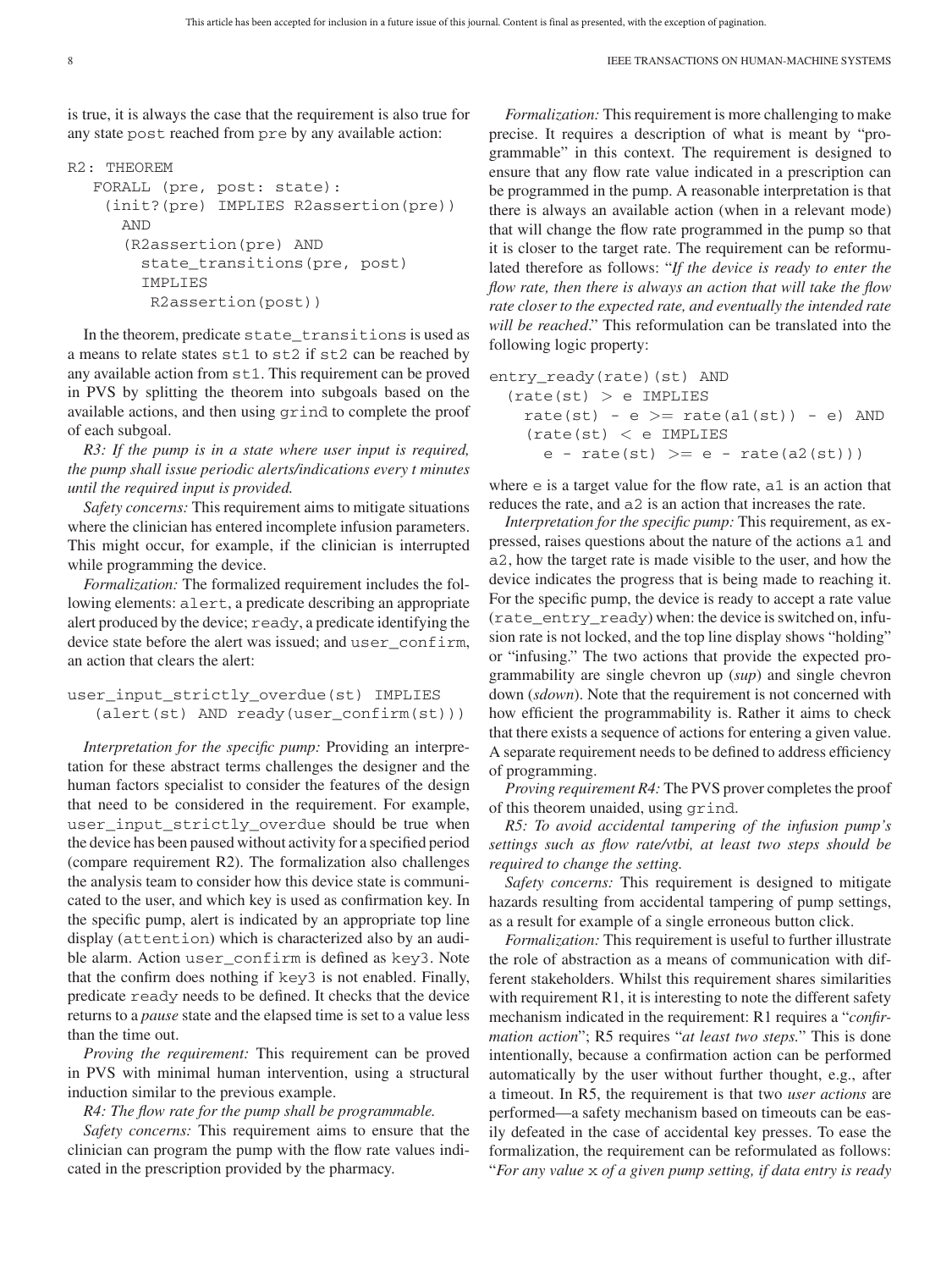*(*vtbi\_entry\_ready*) for that pump setting (in this example* vtbi*), then the pump setting cannot be updated to* x *in a single step*." This property needs to be proved for all possible actions (state\_transitions\_xkey1) with the exception of *key1* which does update the pump setting:

```
(vtbi_entry_ready(pre) AND
   vtbi_value(pre) = x ANDnewvtbi(pre) /= x AND
     state_transitions_xkey1(pre, post))
        IMPLIES vtbi value(post) = x
```
*Interpretation for the specific pump:* The example pump is ready to accept a vtbi value when the pump is turned on and in a relevant data entry mode. Specifically, the top line display needs to be either dispvtbi (i.e., when entering vtbi and rate) or vtbitime (i.e., when entering vtbi and time).

*Proving the requirement:* PVS is able to prove the requirement unaided for vtbi and time, using grind. For infusion rate, on the other hand, the requirement *fails*. Based on the counterexample provided by PVS, it can be shown that the requirement can be satisfied for the infusion rate only if it is assumed that the clinician always locks the rate before starting the infusion. Whilst there is always a reminder to lock the rate when starting the infusion, the assumption needs to be validated against clinical practice adopted in the hospital within which the pump is to be used.

#### *C. Requirements From Property Templates*

The second route to generating use-centred safety requirements is to adopt a set of property templates based on usability design principles. The templates are designed to help developers to construct requirements appropriate to the analysis of user interface features. They can be instantiated to the particular details of the device, and provide indications of how to develop user interfaces that are easier to use and promote more transparency of the effect of actions.

Three property templates will be used to illustrate the approach: "feedback," "consistency," and "reversibility." Further property templates and detailed examples can be found in [39].

#### *D. Feedback Template*

When certain important actions are taken, a user needs to be aware of whether the resulting device status is appropriate or problematic [40]. Feedback can be considered conveniently as *action feedback*, requiring that an action always has an effect that is visible to the user, and *state feedback*, requiring that a change in the state (usually specific attributes of the state rather than the whole state) is visible to the user. Two example requirements are now illustrated that are based on this template.

*R6: Whenever a pump variable is being entered, the variable should be clearly identified and its current value visible to the user.*

The instantiation of the general form of action feedback (as described in [39]) requires that entry of the relevant variable is enabled (i.e., the device is in the appropriate data entry mode), and that the variable relevant to the mode is visible. This requirement can be formalized as follows:

entry\_ready(entrymode)(st) IMPLIES visible\_variable(mode)(st)

*Proving the requirement:* The requirement can be proved automatically in PVS for all reachable states through structural induction (compare requirement R2).

*R7: The current mode should be clearly identified, and changes in mode should have perceivable feedback.*

This requirement is an example of state feedback. It requires that, in any situation, if the mode changes then the mode is visible. For the considered pump, top line is the indicator of the entry mode. The formulation can be further refined therefore as follows: "*When the entry mode changes then the top line changes.*" The requirement expressed as logic formula is

```
entrymode(pre) /= entrymode(post) IMPLIES
   topline(pre) /= topline(post)
```
*Proving the requirement:* The proof of this requirement illustrates the type of human intervention that is necessary to complete an interactive proof attempt. The theorem prover fails to prove the theorem, and generates a first counter-example at the point of failure when the device is in *bag mode*, which allows standard bag volumes to be assigned to vtbi. The counterexample shows that

- 1) the top line indicates "volume to be infused,"
- 2) action *key1* can be used to exit the mode, and
- 3) the new mode, after performing action *key1*, has a top line which also indicates "volume to be infused", but in this mode chevron keys change the value of vtbi through up and down adjustments rather than by navigating the infusion bag menu.

The fact that the prover identifies this counter-example leads the analyst, along with domain and human factors experts, to consider whether this ambiguity is likely to be an issue. Further discussion might suggest that the format of the display *as a whole* between the two modes is significantly different, and therefore enough to prevent mode confusion. This case can be therefore excluded by introducing the following *guard* in the theorem:

entrymode(pre) /= bagmode

When the proof is attempted again with the guard, the theorem prover throws up another similar situation for another data entry mode, where a top line "vtbi over time" is displayed in two different modes. As in the previous case, this counterexample can be considered a false positive because the overall format of the two displays is significantly different. An additional guard is therefore added to the theorem to exclude this new situation:

entrymode(pre) /= ttmode

This further refinement of the theorem is sufficient to complete the proof of the requirement.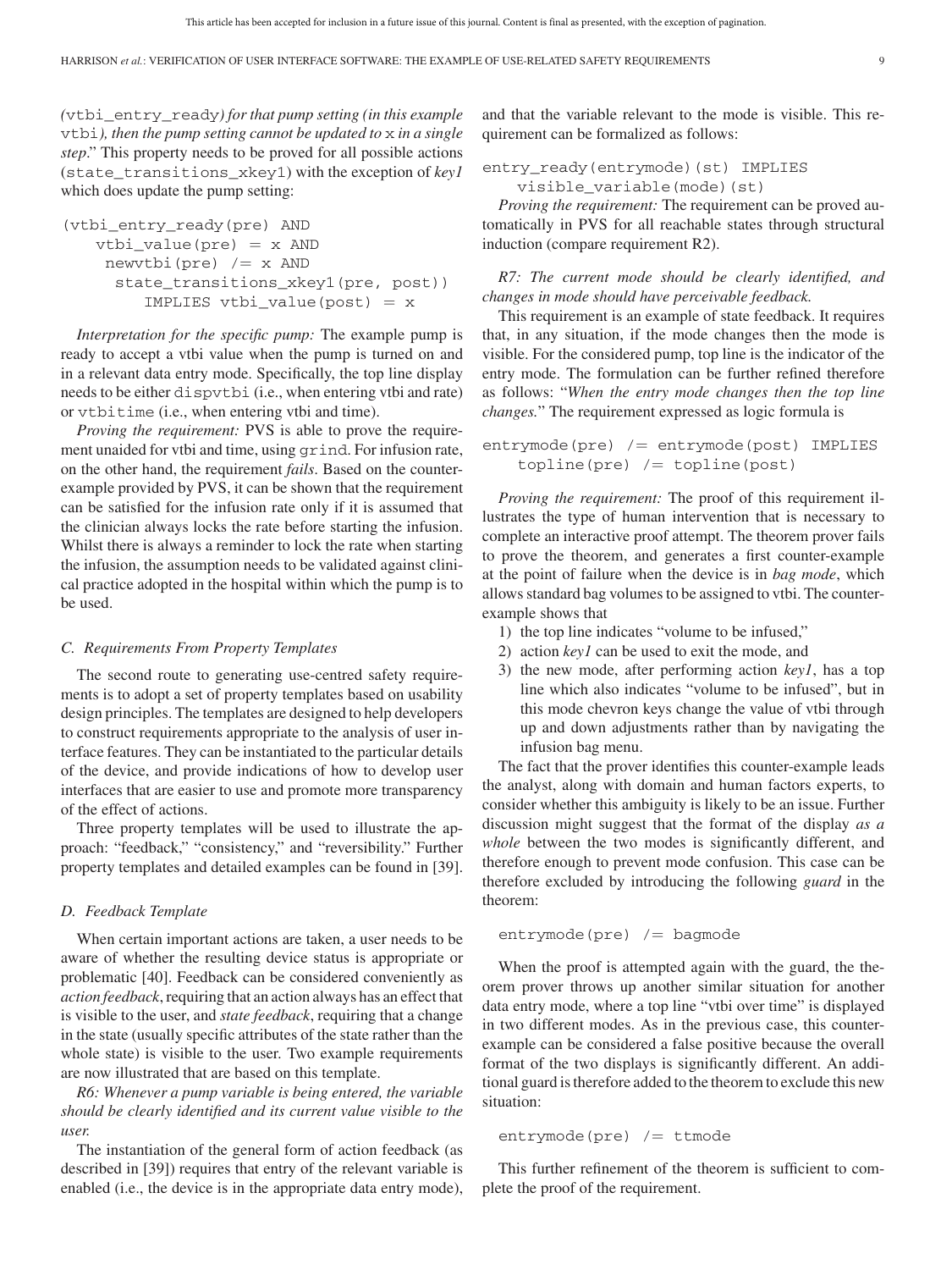#### *E. Consistency Template*

Users quickly develop a mental model that embodies their expectations of how to interact with a user interface. Because of this, the overall structure of a user interface should be consistent in its layout, screen structure, navigation, terminology, and control elements [40]. The consistency template is formulated as a property of a group of actions, or it may be the same action under different modes, requiring that all actions in the group have similar effects on specific state attributes. The following requirement for example can be constructed based on this template.

*R8: When entering numbers, a given action will always confirm the value entered.*

This requirement aims to check that the same key can be used across different data entry modes to confirm user input. A general formulation of the requirement includes the following elements: a predicate guard\_em\_ok restricts the set of relevant entry modes where a given confirmation action confirm is available; predicate temp\_em\_filter extracts the state attributes that have been changed "temporarily" because of the mode; and predicate real\_em\_filter extracts the state attributes that are changed as a result of exiting from the mode. All predicates have device data entry mode em as parameter, as the precise definition of the predicates depends on the data entry mode in the general case.

guard\_em\_ok(em, st) IMPLIES temp\_em\_filter(em, st) = real\_em\_filter(em, confirm(st))

For the example pump, *key1* is typically associated with the *ok* function during data entry. The verification effort therefore aims to ensure that, whenever *key1* is enabled and associated with function display *ok*, the confirmation action behaves in a similar way in all data entry modes.

*Proving the requirement:* When attempting the proof in PVS, a counter-example is found by the theorem prover. The use of the confirmation key is not consistent in data entry mode "vtbi over time." This particular data entry mode involves setting vtbi and time. The theorem fails because when vtbi has been entered, and *key1* is pressed with the *ok* function display, the pump value of vtbi is *not* changed. It is only changed after the next step when time has been changed. The failure, identified while proving the theorem, *may require further scrutiny* to demonstrate that the system's safety is not affected. The device in fact assumes that vtbi and rate are the standard mechanisms for setting up the infusion rate. There may therefore be issues when a prescription is received that presents vtbi and time.

#### *F. Reversibility Template*

Users may perform incorrect actions, and the device needs to provide them with functions that allow them to recover by reversing the effect of the incorrect action. In [41], it has been shown that lack of compliance to this requirement could lead to data entry errors. An example requirement based on this template is as follows.

#### *R9: Any data entry action should be reversible.*

To facilitate the formalization process, this requirement can be reformulated as follows: "*For any particular action* a1*, there is a reversing action* a2 *which returns the device to its original state.*" This reformulation can be easily translated into the following generic formula:

data\_entry\_ready(st) IMPLIES  $pump\_variable(a2(a1(st))) =$ pump\_variable(st)

For the example pump, the formula needs to consider all the chevron keys and entry of infusion rate, time and vtbi. For the sake of clarity the example is given only for the case of entering infusion rate and the single chevron up (*sup*) key with inverse single chevron down (*sdown*) key. The example pump is designed so that the user can accelerate the size of the increment by holding the chevron key down. This possibility is reflected in the specification but is simplified here for illustration.

 $click_s$ down(st: state): state = release\_sdown(sdown(st)) click sup(st: state): state = release\_sup(sup(st))

The formulation for the other chevron keys and data entry modes is identical. The generic version of the requirement is therefore instantiated as follows:

```
rate_entry_ready(st) IMPLIES
 infusion_rate(click_sdown(click_sup(st)))
    = infusion_rate(st)
```
*Proving the requirement:* This final proof example further shows how feedback from the theorem prover can be used constructively to refine the understanding of the interaction design of the device. Proof of the theorem fails, and the theorem prover returns counter-examples indicating anomalies for certain specific values. An example counter-example identified by the theorem prover occurs at 99.9: pressing *sup* and then *sdown* produces 99 (instead of 99.9). This happens because of "step boundaries" where the size of the increment or decrement changes. Up to, but not including, 100, both the single chevron up key and the single chevron down key make a step of 0.1. From 100 upward (up to 1000), the increment is 1. Therefore, to prove that *sup* can be reversed by *sdown*, the theorem must take account of these step boundaries. The additional conditions necessary to prove the theorem for the range 0 to 100 for the *sup* and *sdown* keys are illustrated here. The first condition ensures that the analysis is performed within a range of values where the same increment step (in this case, 0.1) is always maintained:

```
infusion_rate(device(st)) >= 0 AND
   infusion_rate(device(st)) + 0.1 < 100
```
A second condition is necessary to further restrict the domain of values considered in the proof to those handled by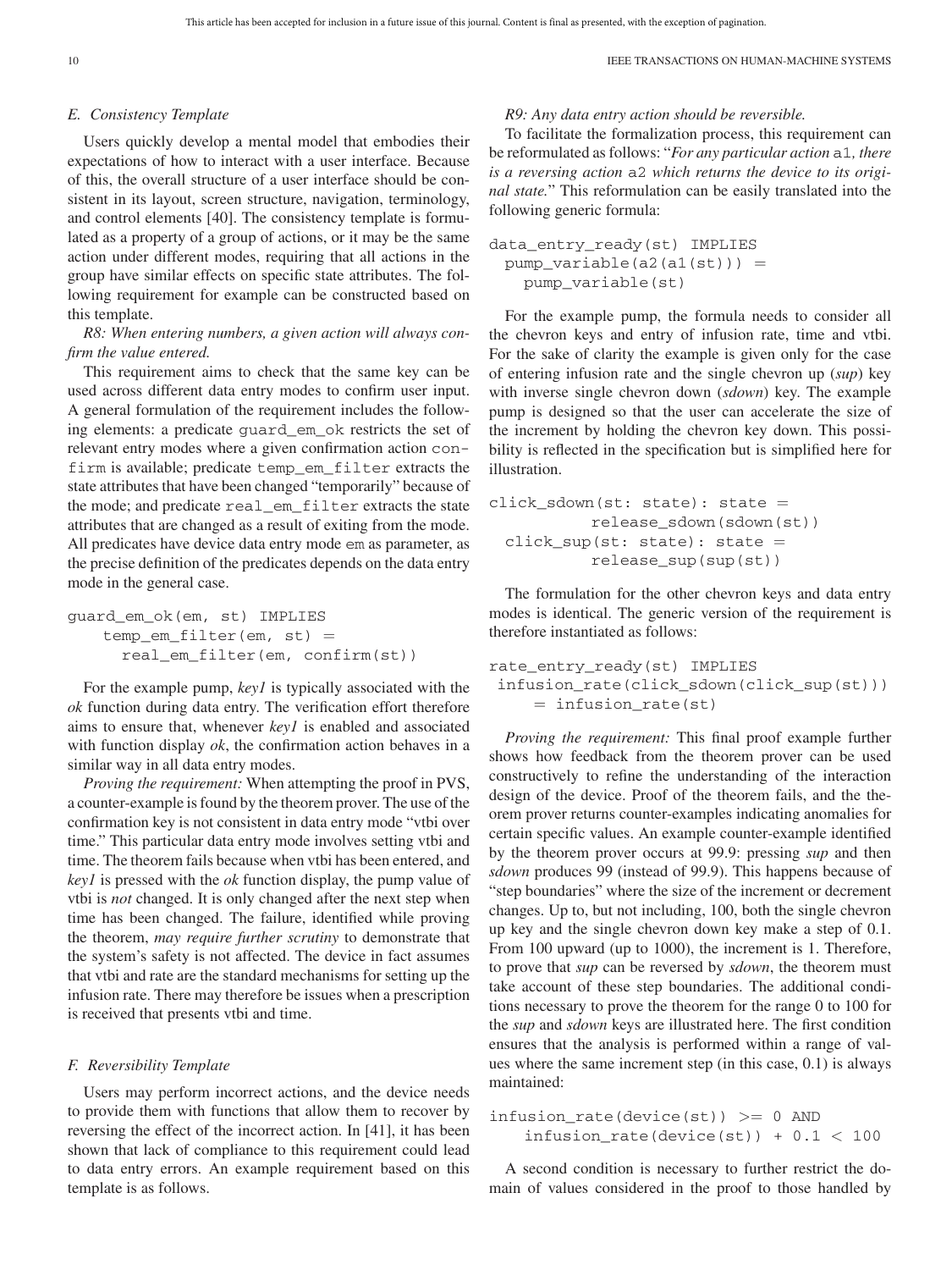the device: numbers below 100 can have only one decimal place:

```
infusion_rate(st) =(floor(10 ∗ infusion_rate(st))/10) AND
  infusion rate(st) =
    (ceil_rate(10 ∗ infusion_rate(st))/10)
```
where floor returns the largest integer less than or equal to the specified number, and ceil returns the smallest integer greater than or equal to the given number. Wrapping all these constraints together, for all step boundaries, and for all chevron keys, the property to be proved for requirement R9 becomes much more complex. Proof of this requirement, with all its qualifications, provides limited assurance that number entry actions are easily reversible by users. Clearly the process was valuable in understanding the characteristics of the number entry system, and identify *precisely* in the design space where the property fails. Formulating and proving the theorem raised practical questions about whether the data entry system of the device is acceptable, or whether it is likely to lead to use error. It should be noted that later releases of the firmware for this device have fixed these issues with step boundaries.

#### VIII. DISCUSSION AND CONCLUSIONS

Demonstrating that the design of a medical device is compliant to relevant safety and usability requirements is a serious problem. The techniques described in this paper are designed to address this issue. It is estimated that there were 56 000 adverse event reports relating to infusion pumps between 2005 and 2009 in the United States including at least 500 deaths [42]. This has resulted in 87 infusion pump recalls to address identified safety concerns, according to FDA data. Of these adverse event reports, use error has been a significant factor. The documentation provided by manufacturers to regulators as a part of a safety argument is usually substantial. The scale of the argument inevitably makes it difficult for regulators to comprehend them and to be confident that the evidence provided is of satisfactory quality. The use of formal techniques has advantages.

- 1) It is precise and concise, potentially avoiding the documentation explosion generated by a typical deposition.
- 2) Tools like model checkers and theorem provers enable mechanical and exhaustive verification.
- 3) The use of simulation techniques combined with formal modeling can clearly demonstrate how potential problems are addressed that can be of value to regulators, human factors and domain specialists.

There are well-known obstacles to the immediate take-up of these facilities. They are not routinely part of a typical developer's suite of tools. They are not routinely used in product development. However there are signs of interest in these techniques. For example, the FDA has developed generic PCA models [43] using Simulink. It is not however a feasible option to expect regulators to construct models after the fact. An ideal option would be that manufacturers produce models as part of their design process demonstrating that a submitted product adheres to safety requirements. The regulators would then use

tools to validate the models provided as part of the developer's submission.

We have used model checking combined with simulation to support the process of validation of models by generating traces to be validated on the device. However, manufacturers have access to source code, and even if they do not develop their devices using models, they can create faithful models systematically. A further important issue, not addressed here, is how to validate that the considered safety requirements correctly address the usability and safety of the device for the context in which the device is to be used. This problem is orthogonal to the techniques presented in this paper. Safety aspects can be addressed with a human factors emphasis using a hazard analysis such as the one presented in [44].

We have illustrated how formalizing the requirements provides benefits in addition to the ability to prove them. It has led to much more detailed thinking about the precise nature of the requirements, both in general and for a specific device, than was possible in the informal natural language version. The pragmatic and informal combination of model checking and theorem proving provided powerful tools for analysis. By using each flexibly for requirements they were suited to, rather than ideologically favoring one for all requirements, or trying to combine them into a single tool applying both, it was possible to prove the requirements with relatively low effort. One potential drawback of this approach is the need to master the two verification techniques. Indeed, both verification methods currently require significant skills for analysis. However, we have observed recurrent patterns in the structure of the formal models of devices from different manufacturers, and in the strategies needed to complete verification of several types of safety requirements. Therefore, there are clear opportunities to create automated proof strategies that can be used to reduce the analysis effort.

#### **REFERENCES**

- [1] N. G. Leveson, *Engineering a Safer World: Systems Thinking Applied to Safety (Engineering Systems)*. Cambridge, MA, USA: MIT Press, 2011.
- [2] D. Arney *et al.*, "Generic infusion pump hazard analysis and safety requirements," Univ. Pennsylvania, Philadelphia, PA, USA, Tech. Rep. MS-CIS-08-31, Feb. 2009.
- [3] US Food and Drug Administration, "General principles of software validation; Final guidance for industry and FDA staff," Center for Devices and Radiological Health, Tech. Rep., Jan. 2002. [Online]. Available: http://www.fda.gov/medicaldevices/deviceregulationandguidance
- [4] Y. Rogers, H. Sharp, and J. Preece, *Interaction Design: Beyond Human Computer Interaction*, 3rd ed. Hoboken, NJ, USA: Wiley, 2011.
- [5] R. Jetley, S. P. Iyer, and P. Jones, "A formal methods approach to medical device review," *Computer*, vol. 39, no. 4, pp. 61–67, 2006.
- [6] M. Bolton, N. Jiménez, M. van Paassen, and M. Trujillo, "Automatically generating specification properties from task models for the verification of human-automation interaction," *IEEE Trans. Human Mach. Syst.*, vol. 44, no. 5, pp. 561–575, 2014.
- [7] J. C. Campos and M. D. Harrison, "Interaction engineering using the IVY tool," in *Proc. ACM SIGCHI Symp. Eng. Interactive Comput. Syst.*, G. Calvary, T. Graham, and P. Gray, Eds. ACM Press, 2009, pp. 35–44.
- [8] M. L. Bolton and E. J. Bass, "Formally verifying human-automation interaction as part of a system model: limitations and tradeoffs," *Innovations Syst. Softw. Eng.*, vol. 6, no. 3, pp. 219–231, 2010.
- [9] M. L. Bolton and E. J. Bass, "Generating erroneous human behavior from strategic knowledge in task models and evaluating its impact on system safety with model checking," *IEEE Trans. Syst., Man, Cybern., Syst.*, vol. 43, no. 6, pp. 1314–1327, 2013.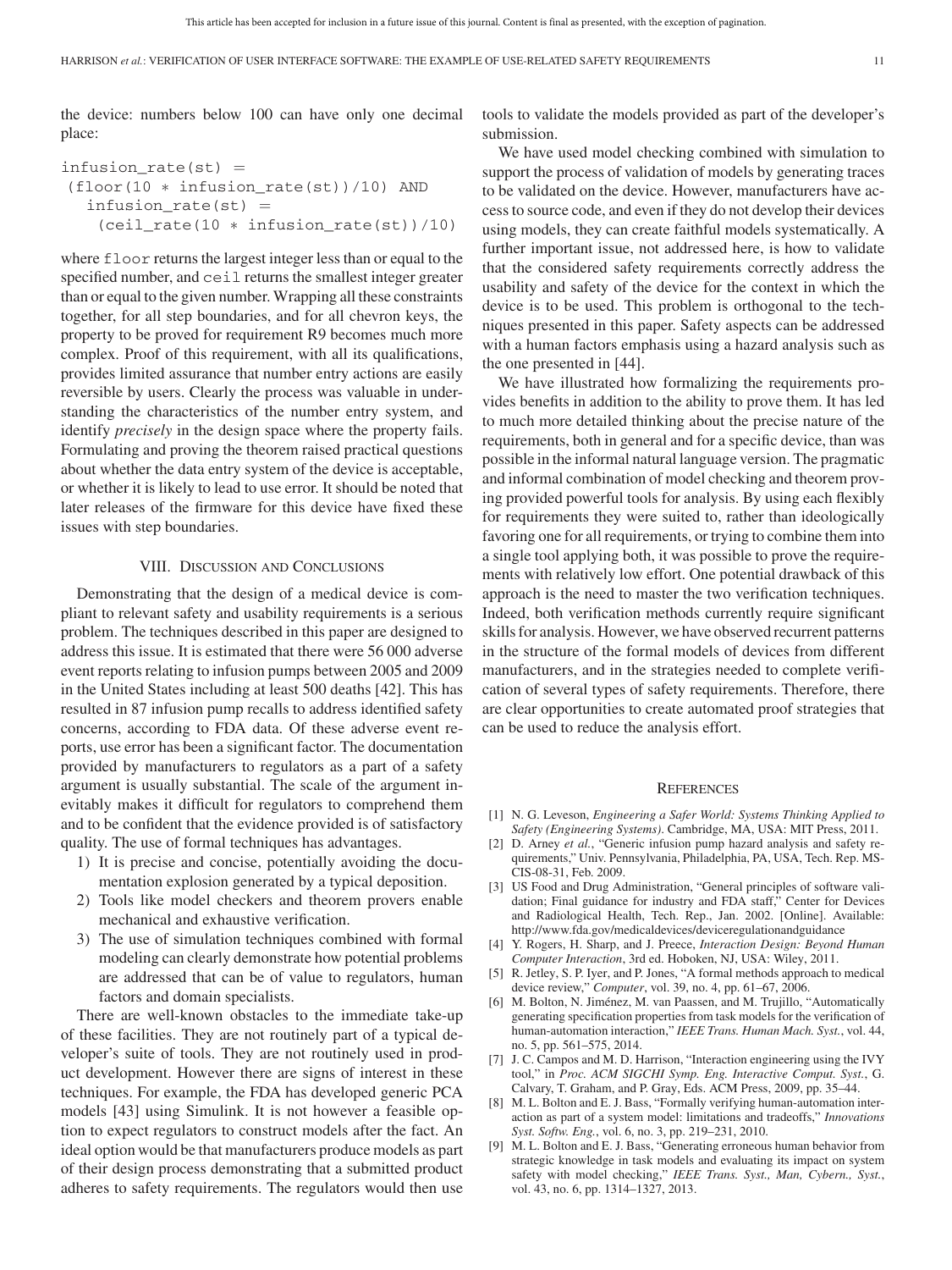- [10] L. de Moura, "SAL: Tutorial," SRI International, Computer Science Laboratory, Menlo Park, CA, Tech. Rep., 2004.
- [11] G. Mori, F. Paternò, and C. Santoro, "CTTE: Support for developing and analyzing task models for interactive system design," *IEEE Trans. Softw. Eng.*, vol. 28, no. 8, pp. 797–813, Aug. 2002.
- [12] R. E. Fields, "Analysis of erroneous actions in the design of critical systems," Ph.D. dissertation, Dept. Comput. Sci., Univ. York, York, U.K., 2001.
- [13] J. Berstel, S. Reghizzi, G. Rouseel, and P. Pietro, "A scalable formal method for the design and automatic checking of user interfaces," *ACM Trans. Softw. Eng. Methodology*, vol. 14, no. 2, pp. 124–167, 2005.
- [14] J. Bowen and S. Reeves, "Design patterns for models of interactive systems," in *Proc. 2015 24th Australasian Softw. Eng. Conf.*, 2015, pp. 223– 232.
- [15] B. Kim *et al.*, "Safety-assured development of the GPCA infusion pump software," in *Proceedings of the 9th ACM International Conference on Embedded Software.* New York, NY, USA: ACM, 2011, pp. 155–164. [Online]. Available: http://doi.acm.org/10.1145/2038642.2038667
- [16] G. Behrmann, A. David, and K. Larsen, "A tutorial on UPPAAL," in *Formal methods for the design of real-time systems* (ser. Lecture Notes in Computer Science). M. Bernardo and F. Corradini, Eds. New York, NY, USA: Springer-Verlag, 2004, no. 3185, pp. 200–236.
- [17] T. Li, F. Tan, Q. Wang, L. Bu, J. Cao, and X. Liu, "From offline toward real time: A hybrid systems model checking and CPS codesign approach for medical device plug-and-play collaborations," *IEEE Trans. Parallel Distrib. Syst.*, vol. 25, no. 3, pp. 642–652, Mar. 2014.
- [18] F. Tan, Y. Wang, Q. Wang, L. Bu, and N. Suri, "A lease based hybrid design pattern for proper-temporal-embedding of wireless CPS interlocking," *IEEE Trans. Parallel Distrib. Syst.*, vol. 26, no. 10, pp. 2630–2642, Oct. 2015.
- [19] A. L. King *et al.*, "An open test bed for medical device integration and coordination," in *Proc. Int. Conf. Softw. Eng. Companion*, 2009, pp. 141– 151.
- [20] B. Larson, J. Hatcliff, S. Procter, and P. Chalin, "Requirements specification for apps in medical application platforms," in *Proc. 4th Int. Workshop Softw. Eng. Health Care*, 2012, pp. 26–32.
- [21] C. Heitmeyer, J. Kirby, and B. Labaw, "Applying the SRC requirements method to a weapons control panel: An experience report," in *Proc. 2nd Workshop Formal Methods Softw. Practice*, 1998, pp. 92–102.
- [22] G. Gelman, K. Feigh, and J. Rushby, "Example of a complementary use of model checking and agent-based simulation," in *Proc. 2013 IEEE Int. Conf. Syst., Man, Cybern.*, Oct. 2013, pp. 900–905.
- [23] M. van Paassen, M. L. Bolton, and N. Jiménez, "Checking formal verification models for human-automation interaction," in *Proc. 2014 IEEE Int. Conf. Syst., Man Cybern.*, 2014, pp. 3709–3714.
- [24] D. Billman, C. Fayollas, M. Feary, C. Martinie, and P. Palanque, "Complementary tools and techniques for supporting fitness-for-purpose of interactive critical systems," in *Proc. Int. Conf. Human-Centred Softw. Eng.*, 2016, pp. 181–202.
- [25] P. Masci, A. Ayoub, P. Curzon, I. Lee, O. Sokolsky, and H. Thimbleby, "Model-based development of the generic PCA infusion pump user interface prototype in PVS," in *Computer Safety, Reliability, and Security* (ser. Lecture Notes in Computer Science), vol. 8153, F. Bitsch, J. Guiochet, and M. Ka*a*ˆniche, Eds. New York, NY, USA: Springer-Verlag, 2013, pp. 228–240.
- [26] J.-R. Abrial, *Modeling in Event-B: System and Software Engineering*. Cambridge, U.K.: Cambridge Univ. Press, 2010.
- [27] J. Bowen and S. Reeves, "Refinement for user interface designs," *Formal Aspects Comput.*, vol. 21, pp. 589–612, 2009.
- [28] G. Hamon, L. De Moura, and J. Rushby, "Generating efficient test sets with a model checker," in *Proc. Proc. 2nd Int. Conf. Softw. Eng. Formal Methods*, 2004, pp. 261–270.
- [29] P. Masci *et al.*, "Verification of interactive software for medical devices: PCA infusion pumps and FDA regulation as an example," in *Proc. ACM Symp. Eng. Interactive Syst.*, 2013, pp. 81–90.
- [30] Cardinal Health Inc., "Alaris GP volumetric pump: directions for use," Cardinal Health Rolle, Switzerland, Tech. Rep. 1000DF00546, 2006.
- [31] M. Harrison, J. Campos, and P. Masci, "Reusing models and properties in the analysis of similar interactive devices," *Innovations Syst. Softw. Eng.*, vol. 11, no. 2, pp. 95–111, Jun. 2015.
- [32] A. Cimatti *et al.*, "NuSMV 2: An open source tool for symbolic model checking," in *Computer-Aided Verification* (ser. Lecture Notes in Computer Science), vol. 2404, K. G. Larsen and E. Brinksma, Eds. New York, NY, USA: Springer-Verlag, 2002.
- [33] S. Owre, J. Rushby, and N. Shankar, "PVS: A prototype verification system," in *11th International Conference on Automated Deduction* (ser. Lecture Notes in Artificial Intelligence), vol. 607, D. Kapur, Ed. New York, NY, USA: Springer-Verlag, 1992, pp. 748–752.
- [34] J. C. Campos, M. Sousa, M. C. B. Alves, and M. D. Harrison, "Formal verification of a space system's user interface with the IVY workbench," *IEEE Trans. Human Mach. Syst.*, vol. 46, no. 2, pp. 303–316, Apr. 2016.
- [35] E. M. Clarke, O. Grumberg, and D. A. Peled, *Model Checking*. Cambridge, MA, USA: MIT Press, 1999.
- [36] E. M. Clarke, O. Grumberg, and K. Hamaguchi, "Another look at LTL model checking," *Formal Methods Syst. Design*, vol. 10, no. 1, pp. 47–71, 1997. [Online]. Available: http://dx.doi.org/10.1023/A:1008615614281
- [37] P. Masci, P. Oladimeji, Y. Zhang, P. Jones, P. Curzon, and H. Thimbleby, *PVSio-web 2.0: Joining PVS to HCI*. Cham, Switzerland: Springer, 2015, pp. 470–478. [Online]. Available: http://dx.doi.org/10.1007/978-3-319- 21690-4\_30
- [38] J. C. Campos and M. D. Harrison, "Systematic analysis of control panel interfaces using formal tools," in *Interactive Systems: Design, Specification and Verification* (ser. Lecture Notes in Computer Science), N. Graham and P. Palanque, Eds. New York, NY, USA: Springer-Verlag, 2008, no. 5136, pp. 72–85.
- [39] M. Harrison, J. Campos, and P. Masci, "Patterns and templates for automated verification of user interface software design in PVS." , School Comput. Sci., Newcastle Univ., Newcastle upon Tyne, U.K., Tech. Rep. TR-1485, 2015.
- [40] AAMI, "Medical devices Application of usability engineering to medical devices," Assoc. Adv. Med. Instrum., Arlington, VA, USA, Tech. Rep. ANSI AMI IEC 62366:2007, 2010.
- [41] H. Thimbleby, "Safer user interfaces: A case study in improving number entry," *IEEE Trans. Softw. Eng.*, vol. 41, no. 7, pp. 711–729, Jul. 2015.
- [42] J. T. James, "A new, evidence-based estimate of patient harms associated with hospital care," *J. Patient Safety*, vol. 9, no. 3, pp. 122–128, 2013.
- [43] A. Murugesan, M. W. Whalen, S. Rayadurgam, and M. P. E. Heimdahl, "Compositional verification of a medical device system," in *Proc. ACM High Integrity Lang. Technol.*. ACM Press, 2013, pp. 51–64.
- [44] P. Masci, Y. Zhang, P. Jones, H. Thimbleby, and P. Curzon, "A generic user interface architecture for analyzing use hazards in infusion pump software," in *5th Workshop on Medical Cyber-Physical Systems* (ser. OpenAccess Series in Informatics (OASIcs)), vol. 36, V. Turau, M. Kwiatkowska, R. Mangharam, and C. Weyer, Eds. Dagstuhl, Germany: Schloss Dagstuhl–Leibniz-Zentrum fuer Informatik, 2014, pp. 1–14. [Online]. Available: http://drops.dagstuhl.de/opus/volltexte/2014/4518



**Michael D. Harrison** received the B.A. degree in mathematics/Computation from University of York, England, UK, in 1973; and D.Phil. degree in mathematics/computation from University of Oxford, England, UK, in 1978. He is an Emeritus Professor and Senior Research Investigator at Newcastle University, Newcastle upon Tyne, U.K. and a Research Fellow at Queen Mary University of London, London, U.K. (funded to work on the analysis of medical devices). He is a Visiting Researcher at the University of Minho, Portugal. His research focuses on the sys-

tematic analysis of the functional behavior of interactive systems using a combination of model checking and automated theorem proving techniques.



**Paolo Masci** received the M.Sc. degree in computer engineering and Ph.D. degree in information engineering from University of Pisa, Italy, in 2003 and 2008, respectively. He is a Senior Researcher at HASLab/INESC TEC, and a Visiting Researcher at the US Food and Drug Administration (FDA), Silver Spring, MD, USA. In the past, he has been a Visiting Researcher at Stanford Research Institute (SRI), NASA Langley, and University of Pennsylvania. His research focuses on the development of tools and methods for the analysis of human–machine inter-

faces in medical cyber-physical systems.